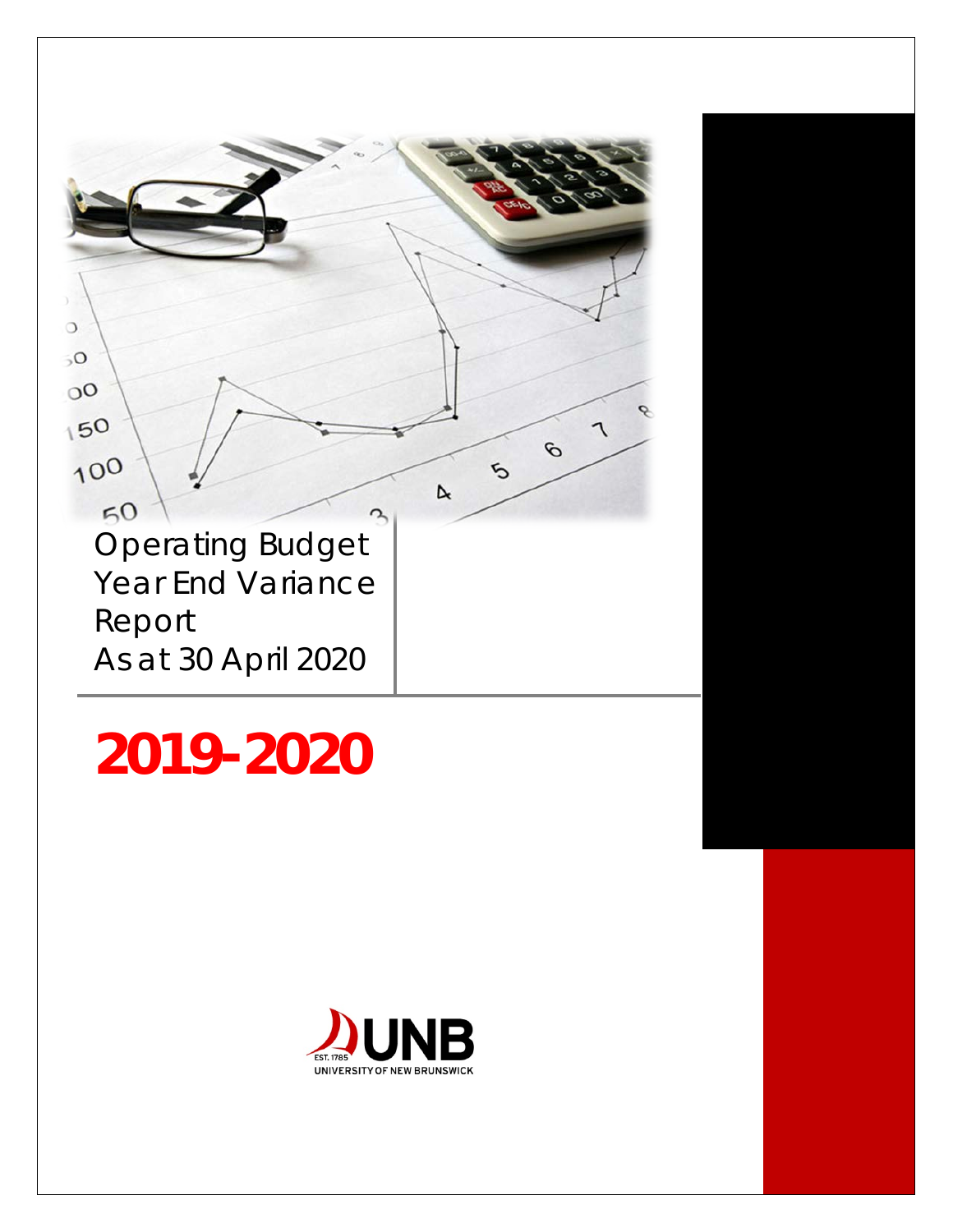

# **Table of Contents**

|                                                                                        | 3  |
|----------------------------------------------------------------------------------------|----|
|                                                                                        | 4  |
|                                                                                        | 5  |
|                                                                                        | 6  |
| Fredericton Campus and University-wide Units Operating Budget 2019-20 Year-End Results | 7  |
|                                                                                        | 8  |
|                                                                                        | 9  |
|                                                                                        | 11 |
|                                                                                        | 11 |
|                                                                                        | 11 |
|                                                                                        | 11 |
|                                                                                        | 12 |
|                                                                                        | 12 |
|                                                                                        | 12 |
|                                                                                        | 13 |
|                                                                                        | 14 |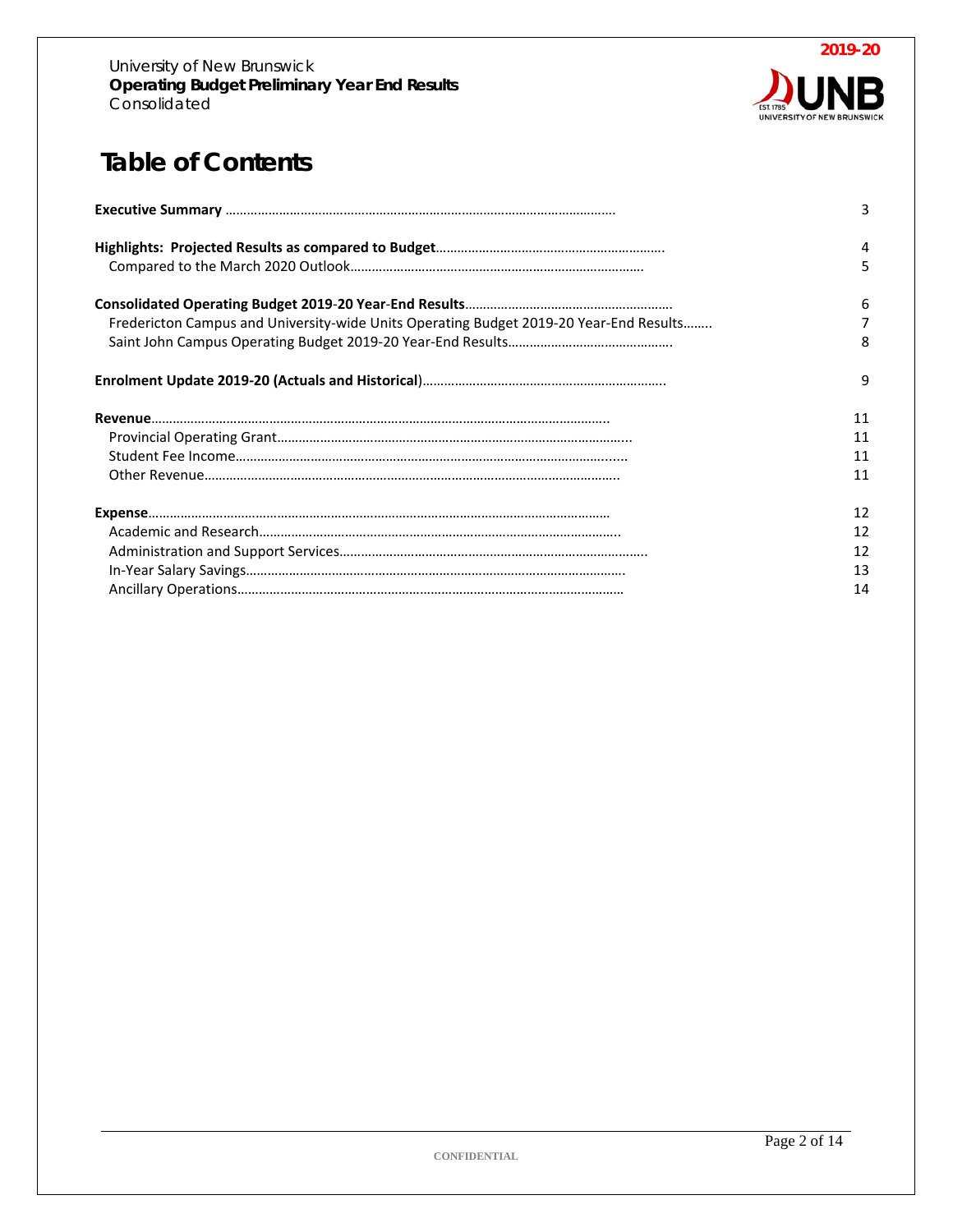

#### **Executive Summary**

#### **Budget Objective**

The Board of Governors approved an operating budget with a structural deficit of \$(2.4) million for the 2019-20 fiscal year. The budget also included the application of one-time transfers from reserves to bring it to a net balanced position.

It is important to understand that one-time transfers from reserves cannot continue indefinitely, as these reserves are finite.

#### **Year End Results**

As shown in the consolidated operating budget (page 6), the University of New Brunswick has ended the year with a structural deficit of \$6.6 million, which is \$4.3 million more than budgeted. This primarily relates to the loss of nursing grant funding from the Province and the early closure of residences due to COVID-19. A more detailed list of variances from the planned budget is as follows:

Revenue was under budget by \$2.7 million, the most significant items being (more detail on page 11):

- \$0.7 million more than budgeted tuition revenue
- \$2.1 million net, more than budgeted departmental revenues
- \$(3.7) million less than budgeted for provincial nursing grant
- \$(1.3) million less than budgeted for outreach revenue
- \$(0.6) million less than budgeted for short term investment income

Expenses were more than budget by \$1.5 million, the most significant items being (more detail on pages 12-14):

- \$0.3 million less than budgeted fringe benefits
- \$0.6 million more than budgeted salary savings
- \$0.3 million less than budgeted for maintenance costs
- \$0.3 million less than budgeted for legal costs
- (\$2.1) million net, more than budgeted departmental expenses
- (\$0.6) million more than budgeted in net ancillary costs
- (\$0.4) million more than budgeted for utilities
- (\$0.5) million not budgeted related to LB Gym expenses

Transfers from internally restricted assets were \$4.3 million over budget to net the year end results to zero. The total transfer of \$6.6 million includes the \$2.4 million that was planned in the budget as well as carryforwards in the Nursing programs to offset the grant revenue loss.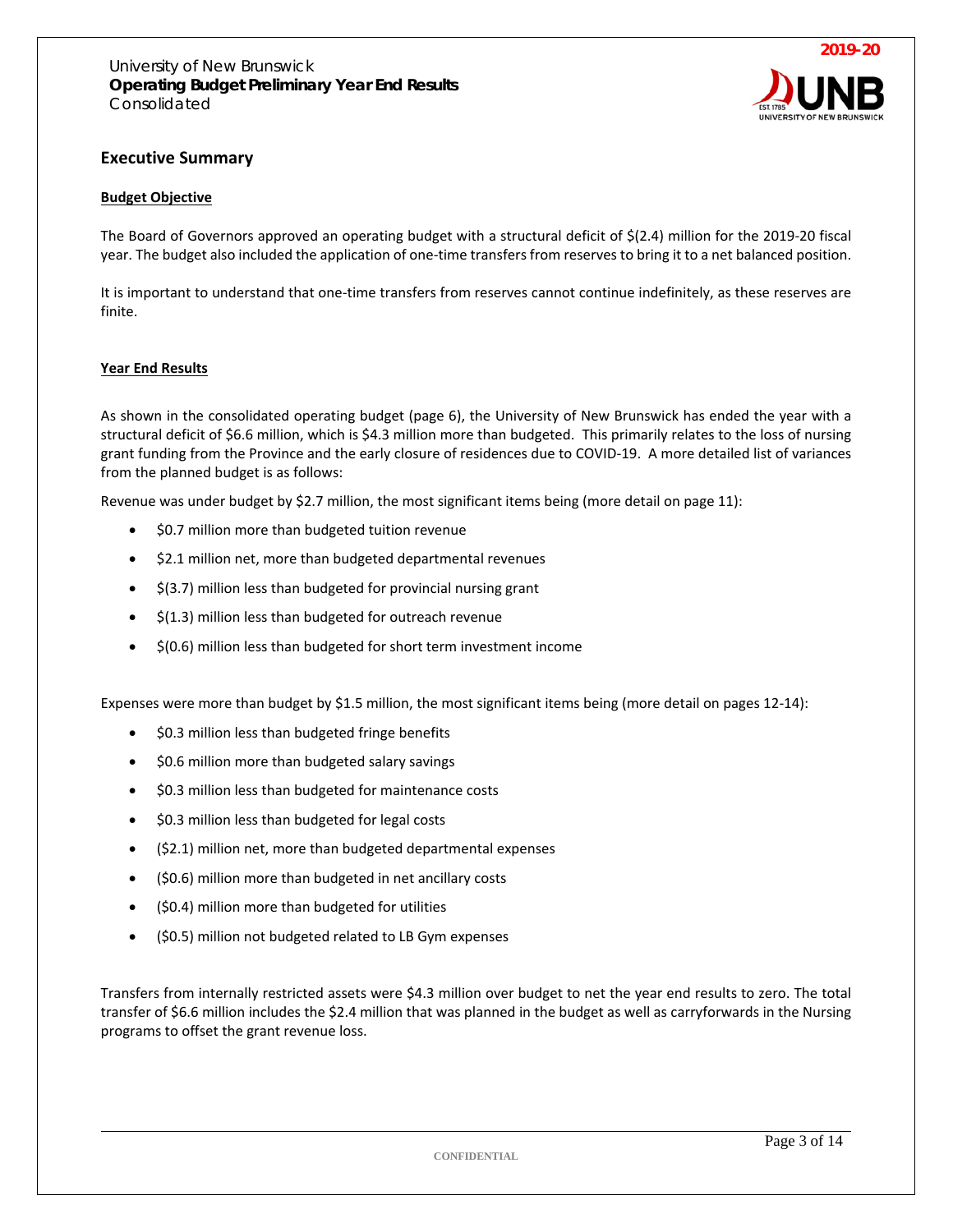#### University of New Brunswick **Operating Budget Preliminary Year End Results**  Consolidated



| Highlights:<br>Projected Results and trends as<br>compared to Budget | Consolidated | Fredericton<br>Campus and<br>University-wide | Saint John<br>Campus |
|----------------------------------------------------------------------|--------------|----------------------------------------------|----------------------|
| Revenue<br><b>Provincial Operating Grant</b>                         |              |                                              |                      |
| <b>Student Fee Income</b>                                            |              |                                              |                      |
| <b>Other (including Nursing grant)</b>                               |              |                                              |                      |
| Expense<br><b>Faculties &amp; Departmental Costs</b>                 |              |                                              |                      |
| <b>Academic and Student Support</b>                                  |              |                                              |                      |
| <b>Administration &amp; Development</b>                              |              |                                              |                      |
| <b>Maintenance and Utilities</b>                                     |              |                                              |                      |
| <b>Ancillaries (Net)</b>                                             |              |                                              |                      |
| <b>In-Year Salary Savings</b>                                        |              |                                              |                      |

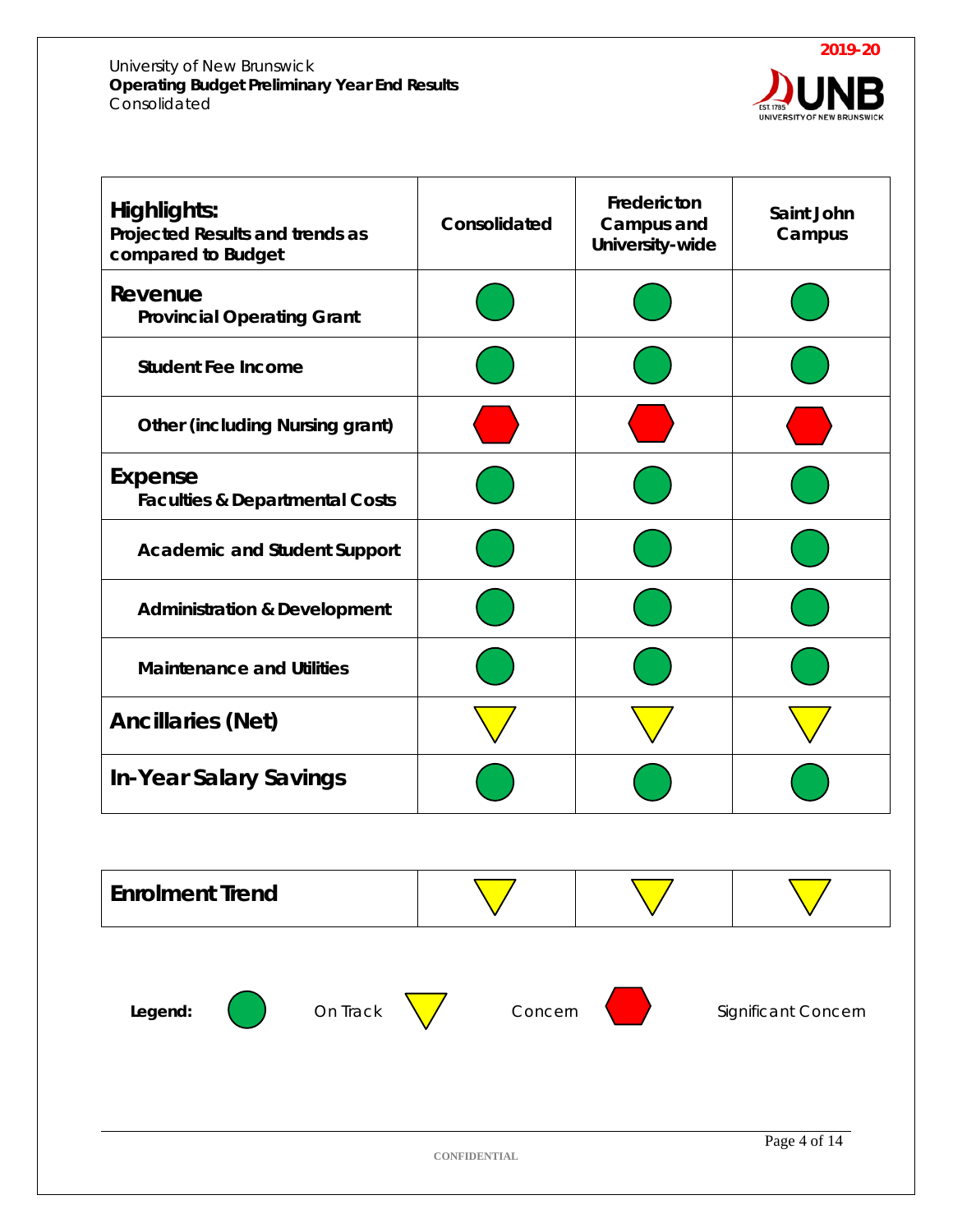

#### **Compared to the March 2020 forecast**

At the April Finance Committee meeting, we reported a forecasted structural deficit of \$(9.1) million. The actual yearend result is for a structural deficit of \$(6.6) million or \$2.5 million better than anticipated in April.

The April report was prepared in mid-March during the very early stages of the pandemic shut down and the full impact of the health emergency was difficult to estimate.

The main variances from the April report are:

Revenue:

- Tuition revenue (\$450k) worse than anticipated
- Outreach revenue \$458k better than anticipated

Expenses:

- Legal expenses \$291k less than anticipated
- Fringe Benefits \$317k less than anticipated
- Maintenance \$318k less than anticipated
- Expenses for the LB Gym (\$520k) were not reflected in the March forecast
- Short term investment income is \$45k better than anticipated
- Residence operations were \$1,000k better than anticipated. The significant refunds that occurred were offset by better than expected results related to both revenue and residence facilities costs
- Salary savings were \$700k better than expected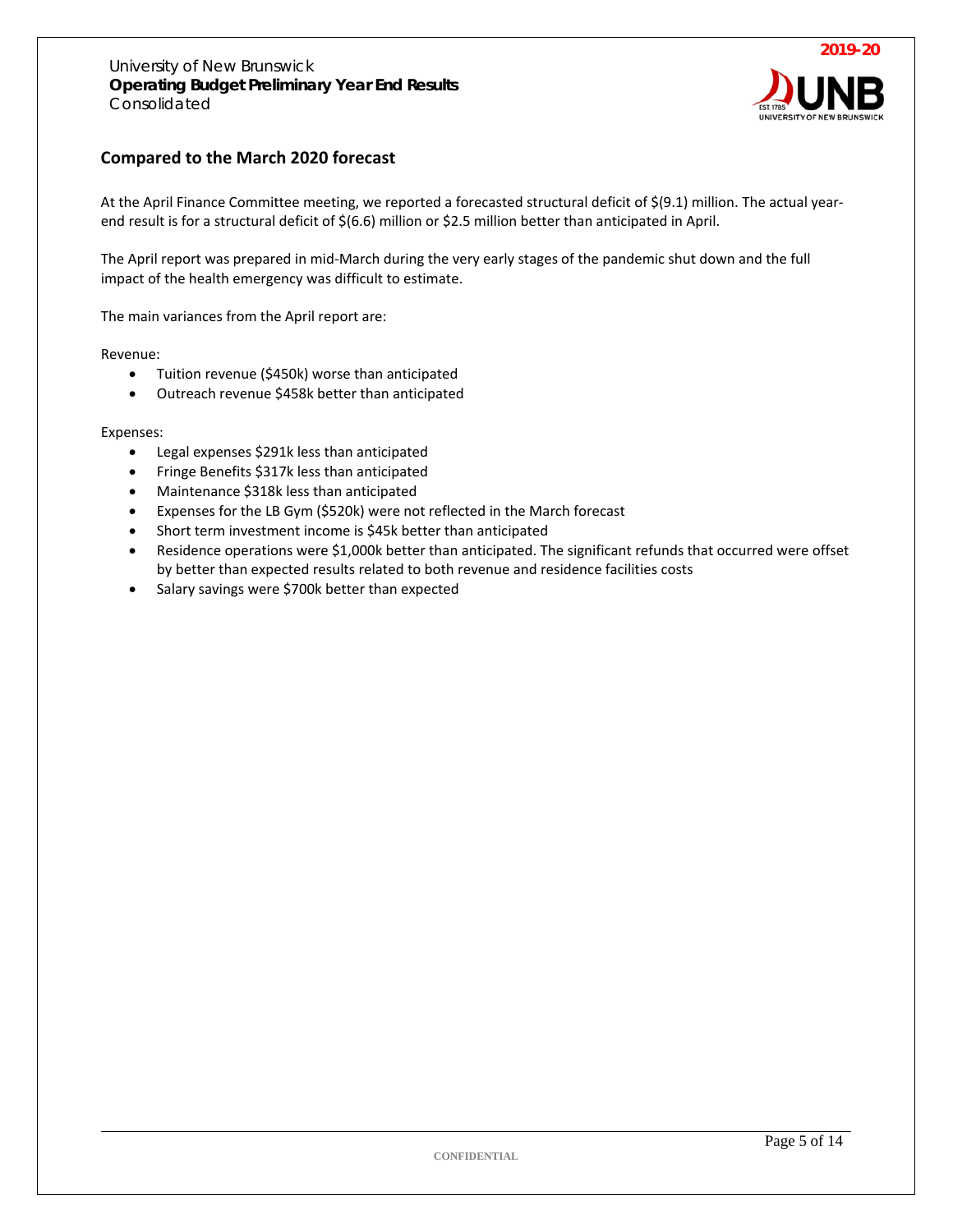

## **Consolidated Operating Budget 2019-20 Year End Results**

|                                                 |    |                                              |    |                                  |    |                                  |    | Fav (Unfav) Variance |             |
|-------------------------------------------------|----|----------------------------------------------|----|----------------------------------|----|----------------------------------|----|----------------------|-------------|
| (Thousands of Dollars)                          |    | Restated<br><b>Actual Results</b><br>2018-19 |    | Approved<br>Budget * 2019-<br>20 |    | <b>Actual Results</b><br>2019-20 |    | <b>Dollars</b>       | Percent     |
| Revenue                                         |    |                                              |    |                                  |    |                                  |    |                      |             |
| <b>Provincial Operating Grant</b>               | \$ | 116,070.1                                    | \$ | 117,212.2 \$                     |    | 117,079.4                        | \$ | (132.8)              | $(0.1\%)$   |
| Student Fee Income                              |    | 62,669.4                                     |    | 66,384.8                         |    | 67,133.6                         |    | 748.8                | 1.1%        |
| <b>Provincial Nursing Grant</b>                 |    | 3,402.2                                      |    | 3,736.9                          |    |                                  |    | (3,736.9)            | $(100.0\%)$ |
| Other                                           |    | 28,632.8                                     |    | 26,591.4                         |    | 26,959.6                         |    | 368.2                | 1.4%        |
| <b>Total Revenue</b>                            |    | 210,774.5                                    |    | 213,925.3                        |    | 211,172.6                        |    | (2,752.7)            | $(1.3\%)$   |
| <b>Expense</b>                                  |    |                                              |    |                                  |    |                                  |    |                      |             |
| Academic and Research                           |    |                                              |    |                                  |    |                                  |    |                      |             |
| <b>Faculties and Departmental Costs</b>         |    | (118, 624.8)                                 |    | (117, 770.4)                     |    | (118, 546.2)                     |    | (775.8)              | 0.7%        |
| Academic and Student Support                    |    | (36,072.1)                                   |    | (37, 212.3)                      |    | (39, 217.7)                      |    | (2,005.4)            | 5.4%        |
| Sub-Total                                       |    | (154, 696.9)                                 |    | (154, 982.7)                     |    | (157, 763.9)                     |    | (2,781.2)            |             |
| Administration and Support Services             |    |                                              |    |                                  |    |                                  |    |                      |             |
| Administration and Development                  |    | (36, 203.0)                                  |    | (36, 162.8)                      |    | (36, 271.2)                      |    | (108.4)              | 0.3%        |
| Maintenance and Utilities                       |    | (26, 360.0)                                  |    | (28, 151.5)                      |    | (26, 861.0)                      |    | 1,290.5              | $(4.6\%)$   |
| Sub-Total                                       |    | (62, 563.0)                                  |    | (64, 314.3)                      |    | (63, 132.2)                      |    | 1,182.1              |             |
|                                                 |    | (217, 259.9)                                 |    | (219, 297.0)                     |    | (220, 896.1)                     |    | (1,599.1)            | 0.7%        |
| Ancillary Operation (Net)                       |    | (1,352.3)                                    |    | (1,092.3)                        |    | (1,655.3)                        |    | (563.0)              | 51.5%       |
| In-Year Salary Savings                          |    | 4,072.9                                      |    | 4,089.4                          |    | 4,733.4                          |    | 644.0                | 15.7%       |
| Sub-Total                                       |    | 2,720.6                                      |    | 2,997.1                          |    | 3,078.1                          |    | 81.0                 |             |
| <b>Total Expense</b>                            |    | (214, 539.3)                                 |    | (216, 299.9)                     |    | (217, 818.0)                     |    | (1,518.1)            | 0.7%        |
| Net Position before One-Time Items              |    | (3,764.8)                                    |    | (2, 374.6)                       |    | (6,645.4)                        |    | (4, 270.8)           | 179.9%      |
| Sources and Applications of One-Time Funding    |    |                                              |    |                                  |    |                                  |    |                      |             |
| Transfers From Internally Restricted Net Assets |    | 3.700.0                                      |    | 2.374.6                          |    | 6.645.4                          |    | 4.270.8              | 179.9%      |
| <b>Net Position</b>                             | \$ | (64.8)                                       | \$ |                                  | \$ |                                  | \$ |                      | \$          |
| Net Position as a % of Budgeted Revenue         |    | $(0.0\%)$                                    |    | 0.0%                             |    | 0.0%                             |    | 0.0%                 | 0.0%        |

**\* The approved budget has been restated to reflect reallocation of expenses between categories as well as showing the Nursing Grant as revenue rather than a reduction on the Faculties and Department Costs line. Also, departmental revenues that were previously reported as netted against expenses are now reported in the revenue section.**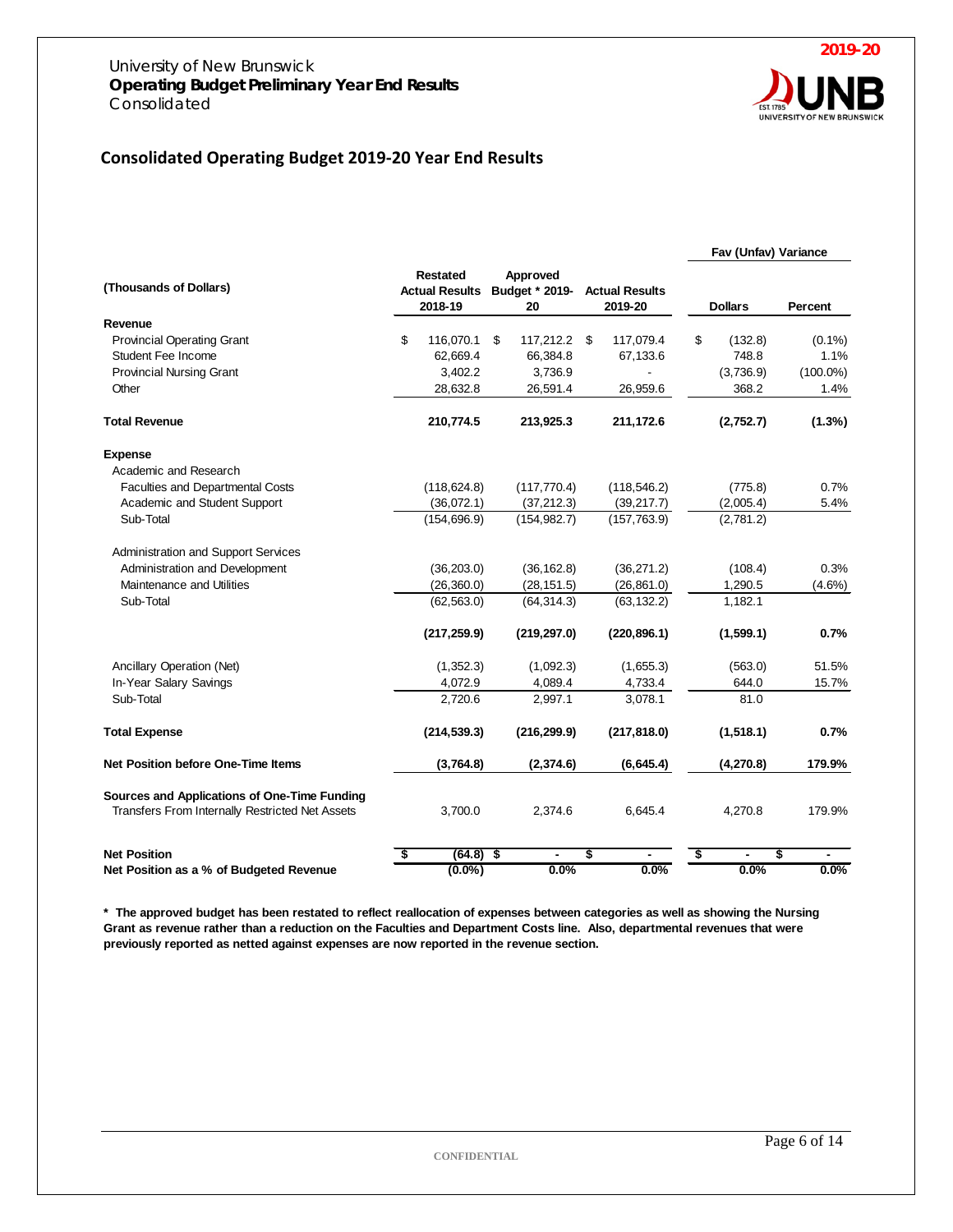

**Fav (Unfav) Variance** 

# *Fredericton Campus and University-wide Units Operating Budget 2019-20 Year End Results*

#### **(Thousands of Dollars) Results 2018-19 Approved Budget \* 2019- Actual Results 20 2019-20 Dollars Percent Revenue** Provincial Operating Grant \$ 96,947.7 \$ 97,899.0 \$ 97,766.2 \$ (132.8) (0.1%) Student Fee Income 10.3% **48,264.1** 50,778.7 50,905.8 127.1 0.3% Provincial Nursing Grant 2,058.6 2,381.4 - (2,381.4 (100.0%) Other 25,579.8 23,741.9 24,016.9 275.0 1.2% **Total Revenue 172,850.2 174,801.0 172,688.9 (2,112.1) (1.2%) Expense** Academic and Research Faculties and Departmental Costs (95,910.7) (94,713.9) (95,520.3) (806.4) 0.9% Academic and Student Support (31,364.3) (32,370.8) (34,423.7) (2,052.9) 6.3% Sub-Total (127,275.0) (127,084.7) (129,944.0) (2,859.3) Administration and Support Services Administration and Development (29,126.2) (29,056.3) (29,214.5) (158.2) 0.5% Maintenance and Utilities (21,501.8) (23,216.6) (22,058.0) 1,158.6 (5.0%) Sub-Total (50,628.0) (52,272.9) (51,272.5) 1,000.4  **(177,903.0) (179,357.6) (181,216.5) (1,858.9) 1.0%** Ancillary Operation (Net) (1,352.3) (1,092.3) (1,624.7) (432.4) 39.6% In-Year Salary Savings 2008 18.8% 3,033.0 3,344.4 3,974.4 630.0 18.8% Sub-Total 1,680.7 2,252.1 2,449.7 197.6 **Total Expense (176,222.3) (177,105.5) (178,766.8) (1,661.3) 0.9% Net Position before One-Time Items (3,372.1) (2,304.5) (6,077.9) (3,773.4) 163.7% Sources and Applications of One-Time Funding** Transfers From Internally Restricted Net Assets 3,372.1 2,304.5 6,077.9 3,773.4 163.7% **Net Position \$ - \$ - \$ - \$ - \$ - Net Position as a % of Budgeted Revenue 0.0% 0.0% 0.0% 0.0% 0.0%**

**\* The approved budget has been restated to reflect reallocation of expenses between categories as well as showing the Nursing Grant as revenue rather than a reduction on the Faculties and Department Costs line. Also, departmental revenues that were previously reported as netted against expenses are now reported in the revenue section.**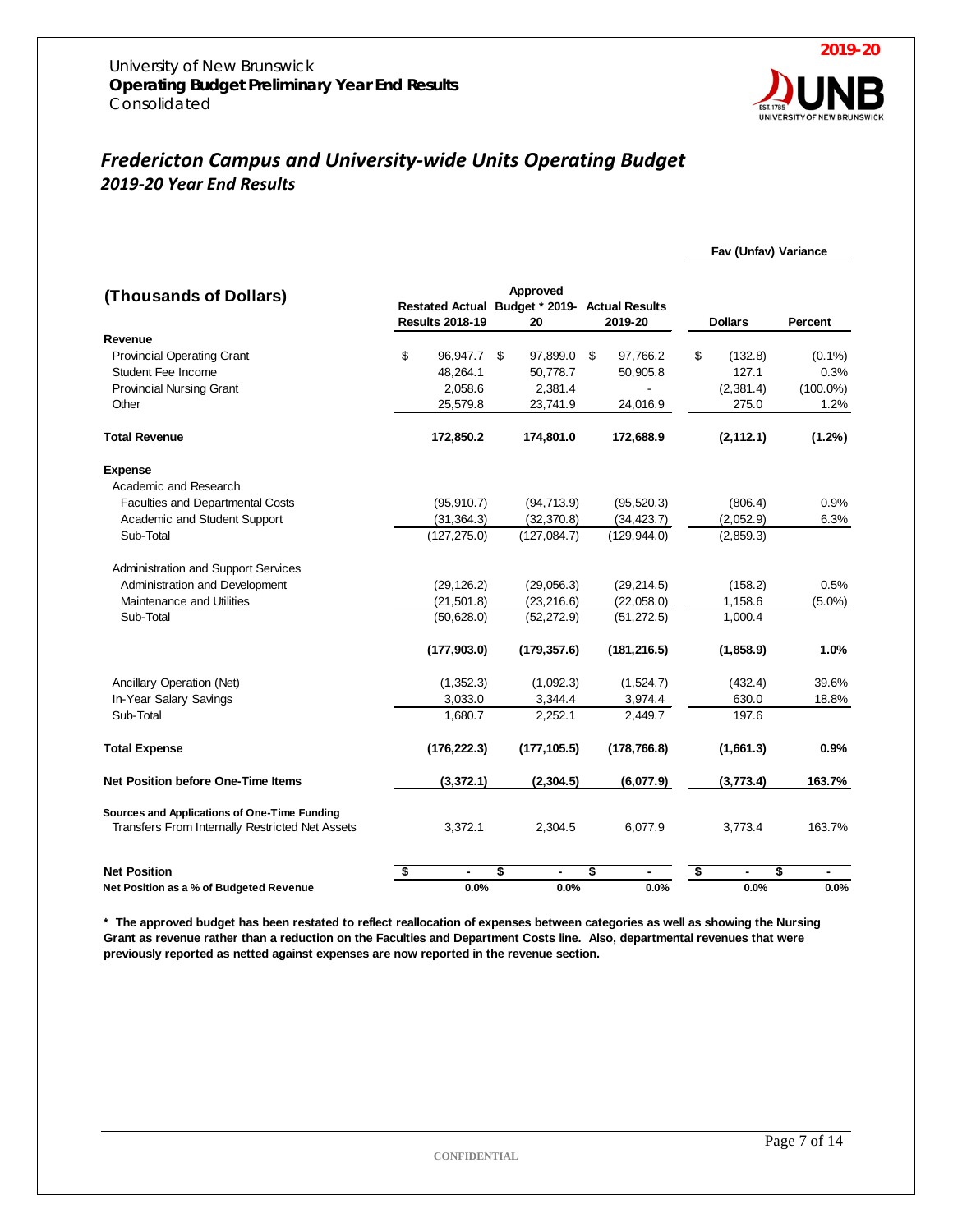

## *Saint John Campus Operating Budget 2019-20 Year End Results*

|                                                 |                                                     |                                  |                                  | Fav (Unfav) Variance |             |
|-------------------------------------------------|-----------------------------------------------------|----------------------------------|----------------------------------|----------------------|-------------|
| (Thousands of Dollars)                          | <b>Restated</b><br><b>Actual Results</b><br>2018-19 | Approved<br>Budget * 2019-<br>20 | <b>Actual Results</b><br>2019-20 | <b>Dollars</b>       | Percent     |
| Revenue                                         |                                                     |                                  |                                  |                      |             |
| <b>Provincial Operating Grant</b>               | \$<br>19,122.4 \$                                   | 19,313.2                         | \$<br>19,313.2                   | \$                   | 0.0%        |
| <b>Student Fee Income</b>                       | 14,405.3                                            | 15,606.1                         | 16,227.8                         | 621.7                | 4.0%        |
| <b>Provincial Nursing Grant</b>                 | 1,343.6                                             | 1,355.5                          |                                  | (1,355.5)            | $(100.0\%)$ |
| Other                                           | 3,053.0                                             | 2,849.5                          | 2,942.7                          | 93.2                 | 3.3%        |
| <b>Total Revenue</b>                            | 37,924.3                                            | 39,124.3                         | 38,483.7                         | (640.6)              | $(1.6\%)$   |
| <b>Expense</b>                                  |                                                     |                                  |                                  |                      |             |
| Academic and Research                           |                                                     |                                  |                                  |                      |             |
| <b>Faculties and Departmental Costs</b>         | (22, 714.1)                                         | (23,056.5)                       | (23,025.9)                       | 30.6                 | $(0.1\%)$   |
| Academic and Student Support                    | (4,707.8)                                           | (4,841.5)                        | (4,794.0)                        | 47.5                 | $(1.0\%)$   |
| Sub-Total                                       | (27, 421.9)                                         | (27, 898.0)                      | (27, 819.9)                      | 78.1                 |             |
| Administration and Support Services             |                                                     |                                  |                                  |                      |             |
| Administration and Development                  | (7,076.8)                                           | (7, 106.5)                       | (7,056.7)                        | 49.8                 | (0.7%       |
| Maintenance and Utilities                       | (4,858.2)                                           | (4,934.9)                        | (4,803.0)                        | 131.9                | (2.7%)      |
| Sub-Total                                       | (11, 935.0)                                         | (12,041.4)                       | (11, 859.7)                      | 181.7                |             |
|                                                 | (39, 356.9)                                         | (39, 939.4)                      | (39,679.6)                       | 259.8                | (0.7%       |
| Ancillary Operation (Net)                       |                                                     |                                  | (130.6)                          | (130.6)              |             |
| In-Year Salary Savings                          | 1,039.9                                             | 745.0                            | 759.0                            | 14.0                 | 1.9%        |
| Sub-Total                                       | 1,039.9                                             | 745.0                            | 628.4                            | (116.6)              |             |
| <b>Total Expense</b>                            | (38, 317.0)                                         | (39, 194.4)                      | (39,051.2)                       | 143.2                | (0.4% )     |
| <b>Net Position before One-Time Items</b>       | (392.7)                                             | (70.1)                           | (567.5)                          | (497.4)              | 709.6%      |
| Sources and Applications of One-Time Funding    |                                                     |                                  |                                  |                      |             |
| Transfers From Internally Restricted Net Assets | 327.9                                               | 70.1                             | 567.5                            | 497.4                | 709.6%      |
| <b>Net Position</b>                             | (64.8)<br>\$                                        | \$<br>$\blacksquare$             | \$                               | \$                   | \$          |
| Net Position as a % of Budgeted Revenue         | (0.2%)                                              | 0.0%                             | 0.0%                             | 0.0%                 | 0.0%        |

**\* The approved budget has been restated to reflect reallocation of expenses between categories as well as showing the Nursing Grant as revenue rather than a reduction on the Faculties and Department Costs line. Also, departmental revenues that were previously reported as netted against expenses are now reported in the revenue section.**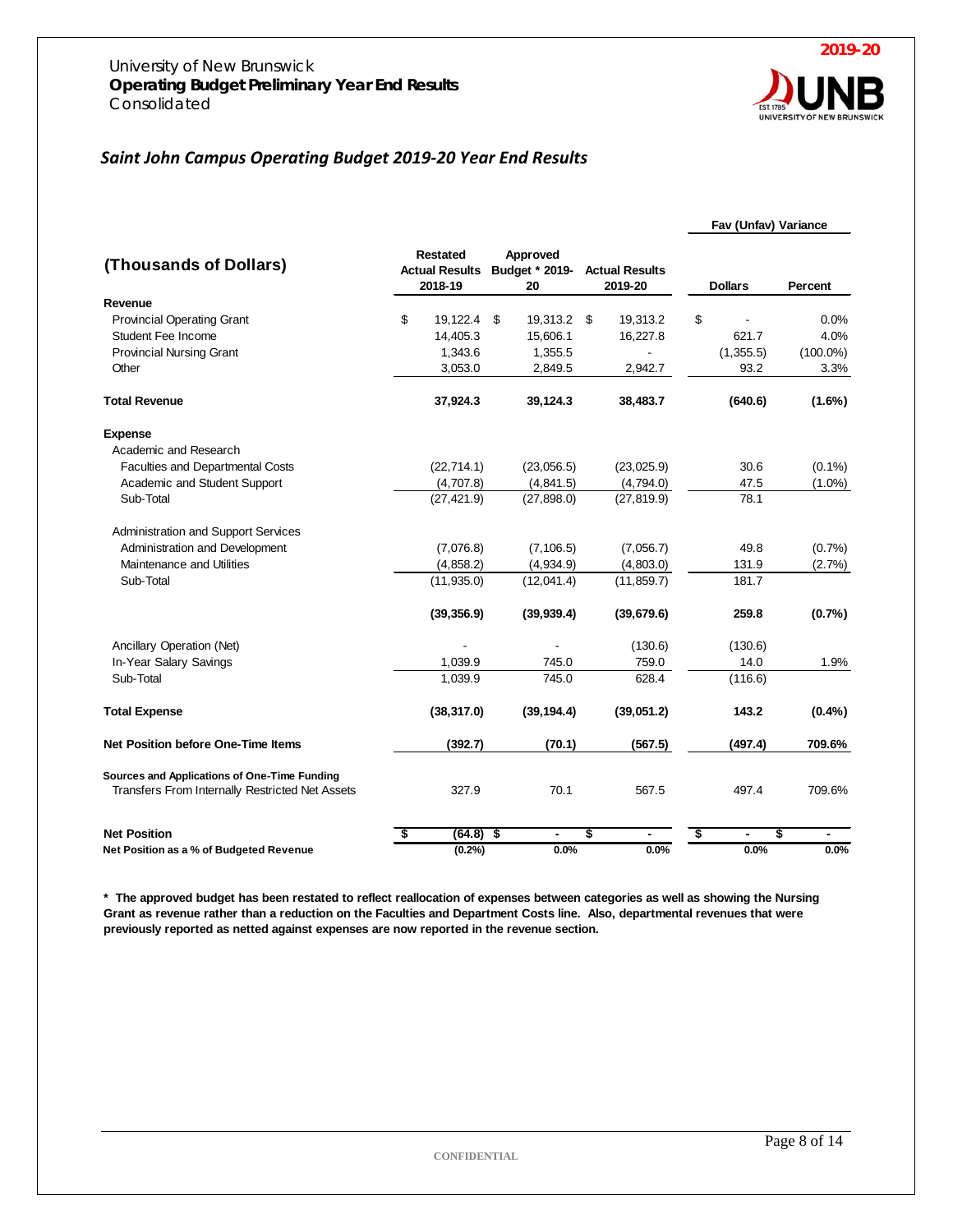

# **Enrolment Update 2019-20 (Actuals and Historical)**

| <b>UNB</b> Total | Term<br>Fall<br>Winter | Academic<br>Level<br>Undergraduate<br><b>Total Undergraduate</b><br>Graduate<br><b>Total Graduate</b><br><b>Total Fall</b><br><b>Total Undergraduate</b><br><b>Total Graduate</b> | Immigration<br><b>Status</b><br>Domestic<br>International<br>Domestic<br>International<br>Domestic<br>International<br>Domestic<br>International | Actual<br>2015/16<br>6,643<br>857<br>7,500<br>833<br>390<br>1,223<br>8,723<br>6,317<br>740<br>7,057<br>803<br>366<br>1,169 | Actual<br>2016/17<br>6,625<br>734<br>7,359<br>836<br>358<br>1,194<br>8,553<br>6,339<br>644<br>6,983<br>821<br>348<br>1,169 | Actual<br>2017/18<br>6,648<br>700<br>7,348<br>833<br>389<br>1,222<br>8,570<br>6,395<br>584<br>6,979<br>810<br>397<br>1,207 | Actual<br>2018/19<br>6,704<br>659<br>7,363<br>802<br>460<br>1,262<br>8,625<br>6,412<br>625<br>7,037<br>786<br>451<br>1,237 | <b>Budget</b><br>2019/20<br>6,922<br>703<br>7,625<br>840<br>384<br>1,224<br>8,849<br>6,542<br>684<br>7,226<br>773<br>374<br>1,147 | Actual<br>2019/20<br>6,574<br>736<br>7,310<br>799<br>549<br>1,348<br>8,658<br>6,323<br>726<br>7,049<br>793<br>527<br>1,320 | Variance<br>from<br><b>Budget</b><br>(348)<br>33<br>(315)<br>(41)<br>165<br>124<br>(191)<br>(219)<br>42<br>(177)<br>20<br>153<br>173 | Change<br>from<br>2018/19<br>(130)<br>77<br>(53)<br>(3)<br>89<br>86<br>33<br>(90)<br>101<br>12<br>$\overline{7}$<br>76<br>83 |
|------------------|------------------------|-----------------------------------------------------------------------------------------------------------------------------------------------------------------------------------|--------------------------------------------------------------------------------------------------------------------------------------------------|----------------------------------------------------------------------------------------------------------------------------|----------------------------------------------------------------------------------------------------------------------------|----------------------------------------------------------------------------------------------------------------------------|----------------------------------------------------------------------------------------------------------------------------|-----------------------------------------------------------------------------------------------------------------------------------|----------------------------------------------------------------------------------------------------------------------------|--------------------------------------------------------------------------------------------------------------------------------------|------------------------------------------------------------------------------------------------------------------------------|
|                  |                        | <b>Total Winter</b>                                                                                                                                                               |                                                                                                                                                  | 8,226                                                                                                                      | 8,152                                                                                                                      | 8,186                                                                                                                      | 8,274                                                                                                                      | 8,373                                                                                                                             | 8,369                                                                                                                      | (4)                                                                                                                                  | 95                                                                                                                           |
|                  |                        | Winter Term enrol as % of Fall                                                                                                                                                    |                                                                                                                                                  | 94.3%                                                                                                                      | 95.3%                                                                                                                      | 95.5%                                                                                                                      | 95.9%                                                                                                                      | 94.6%                                                                                                                             | 96.7%                                                                                                                      |                                                                                                                                      |                                                                                                                              |
|                  | <b>Term</b>            | <b>Academic</b><br>Level                                                                                                                                                          | Immigration<br><b>Status</b>                                                                                                                     | <b>Actual</b><br>2015/16                                                                                                   | Actual<br>2016/17                                                                                                          | Actual<br>2017/18                                                                                                          | Actual<br>2018/19                                                                                                          | <b>Budget</b><br>2019/20                                                                                                          | Actual<br>2019/20                                                                                                          | Variance<br>from<br><b>Budget</b>                                                                                                    | Change<br>from<br>2018/19                                                                                                    |
|                  |                        | Undergraduate                                                                                                                                                                     | Domestic<br>International                                                                                                                        | 5,230<br>521                                                                                                               | 5,174<br>471                                                                                                               | 5,089<br>472                                                                                                               | 5,156<br>453                                                                                                               | 5,272<br>490                                                                                                                      | 5,053<br>499                                                                                                               | (219)<br>9                                                                                                                           | (102)<br>45                                                                                                                  |
|                  | Fall                   | <b>Total Undergraduate</b>                                                                                                                                                        |                                                                                                                                                  | 5,751                                                                                                                      | 5,645                                                                                                                      | 5,561                                                                                                                      | 5,609                                                                                                                      | 5,762                                                                                                                             | 5,552                                                                                                                      | (210)                                                                                                                                | (57)                                                                                                                         |
|                  |                        | Graduate                                                                                                                                                                          | Domestic<br>International                                                                                                                        | 764<br>328                                                                                                                 | 760<br>302                                                                                                                 | 760<br>310                                                                                                                 | 730<br>386                                                                                                                 | 770<br>334                                                                                                                        | 726<br>446                                                                                                                 | (44)<br>112                                                                                                                          | (4)<br>60                                                                                                                    |
|                  |                        | <b>Total Graduate</b>                                                                                                                                                             |                                                                                                                                                  | 1,092                                                                                                                      | 1,062                                                                                                                      | 1,070                                                                                                                      | 1,116                                                                                                                      | 1,104                                                                                                                             | 1,172                                                                                                                      | 68                                                                                                                                   | 56                                                                                                                           |
|                  |                        | <b>Total Fall</b>                                                                                                                                                                 |                                                                                                                                                  | 6,843                                                                                                                      | 6,707                                                                                                                      | 6,631                                                                                                                      | 6,725                                                                                                                      | 6,866                                                                                                                             | 6,724                                                                                                                      | (142)                                                                                                                                | (1)                                                                                                                          |
| Fredericton      | Winter                 | <b>Total Undergraduate</b><br><b>Total Graduate</b><br><b>Total Winter</b>                                                                                                        | Domestic<br>International<br>Domestic<br>International                                                                                           | 4,998<br>438<br>5,436<br>737<br>304<br>1,041<br>6,477                                                                      | 4,980<br>401<br>5,381<br>741<br>289<br>1,030<br>6,411                                                                      | 4,913<br>381<br>5,294<br>734<br>318<br>1,052<br>6,346                                                                      | 4,962<br>428<br>5,390<br>714<br>375<br>1,089<br>6,479                                                                      | 4,974<br>482<br>5,456<br>703<br>324<br>1,027<br>6,483                                                                             | 4,856<br>489<br>5,345<br>714<br>426<br>1,140<br>6,485                                                                      | (118)<br>7<br>(111)<br>11<br>102<br>113<br>$\mathbf{2}$                                                                              | (107)<br>61<br>(46)<br>(0)<br>51<br>51<br>$5\overline{)}$                                                                    |
|                  |                        | Winter Term enrol as % of Fall                                                                                                                                                    |                                                                                                                                                  | 94.7%                                                                                                                      | 95.6%                                                                                                                      | 95.7%                                                                                                                      | 96.4%                                                                                                                      | 94.4%                                                                                                                             | 96.4%                                                                                                                      |                                                                                                                                      |                                                                                                                              |
|                  | <b>Term</b>            | Academic<br>Level                                                                                                                                                                 | Immigration<br><b>Status</b>                                                                                                                     | <b>Actual</b><br>2015/16                                                                                                   | <b>Actual</b><br>2016/17                                                                                                   | Actual<br>2017/18                                                                                                          | <b>Actual</b><br>2018/19                                                                                                   | <b>Budget</b><br>2019/20                                                                                                          | Actual<br>2019/20                                                                                                          | Variance<br>from<br><b>Budget</b>                                                                                                    | Change<br>from<br>2018/19                                                                                                    |
|                  |                        | Undergraduate                                                                                                                                                                     | Domestic<br>International                                                                                                                        | 1,413<br>336                                                                                                               | 1,451<br>263                                                                                                               | 1,559<br>228                                                                                                               | 1,548<br>206                                                                                                               | 1,650<br>213                                                                                                                      | 1,520<br>238                                                                                                               | (130)<br>25                                                                                                                          | (28)<br>32                                                                                                                   |
|                  |                        | <b>Total Undergraduate</b>                                                                                                                                                        |                                                                                                                                                  | 1,749                                                                                                                      | 1,714                                                                                                                      | 1,787                                                                                                                      | 1,754                                                                                                                      | 1,863                                                                                                                             | 1,758                                                                                                                      | (105)                                                                                                                                | $\overline{4}$                                                                                                               |
|                  | Fall                   | Graduate                                                                                                                                                                          | Domestic                                                                                                                                         | pэ                                                                                                                         | $\sqrt{6}$                                                                                                                 | 73                                                                                                                         | 72                                                                                                                         | 70                                                                                                                                | 73                                                                                                                         | J.                                                                                                                                   | л.                                                                                                                           |
|                  |                        | <b>Total Graduate</b>                                                                                                                                                             | International                                                                                                                                    | 62<br>131                                                                                                                  | 56<br>132                                                                                                                  | 79<br>152                                                                                                                  | 74<br>146                                                                                                                  | 50<br>120                                                                                                                         | 103<br>176                                                                                                                 | 53<br>56                                                                                                                             | 29<br>30 <sup>°</sup>                                                                                                        |
|                  |                        | <b>Total Fall</b>                                                                                                                                                                 |                                                                                                                                                  | 1,880                                                                                                                      | 1,846                                                                                                                      | 1,939                                                                                                                      | 1,900                                                                                                                      | 1,983                                                                                                                             | 1,934                                                                                                                      | (49)                                                                                                                                 | 34                                                                                                                           |
| Saint John       | Winter                 | <b>Total Undergraduate</b><br><b>Total Graduate</b><br><b>Total Winter</b>                                                                                                        | Domestic<br>International<br>Domestic<br>International                                                                                           | 1,319<br>302<br>1,621<br>66<br>62<br>128<br>1,749                                                                          | 1,319<br>302<br>1,621<br>66<br>62<br>128<br>1,749                                                                          | 1,482<br>203<br>1,685<br>75<br>79<br>154<br>1,839                                                                          | 1,450<br>197<br>1,647<br>72<br>76<br>148<br>1,795                                                                          | 1,568<br>202<br>1,770<br>70<br>50<br>120<br>1,890                                                                                 | 1,467<br>237<br>1,704<br>79<br>101<br>180<br>1,884                                                                         | (100)<br>35<br>(65)<br>9<br>51<br>60<br>(6)                                                                                          | 17<br>40<br>57<br>$\overline{7}$<br>25<br>32 <sup>2</sup><br>89                                                              |
|                  |                        | Winter Term enrol as % of Fall                                                                                                                                                    |                                                                                                                                                  | 93.0%                                                                                                                      | 94.7%                                                                                                                      | 94.8%                                                                                                                      | 94.4%                                                                                                                      | 95.3%                                                                                                                             | 97.4%                                                                                                                      |                                                                                                                                      |                                                                                                                              |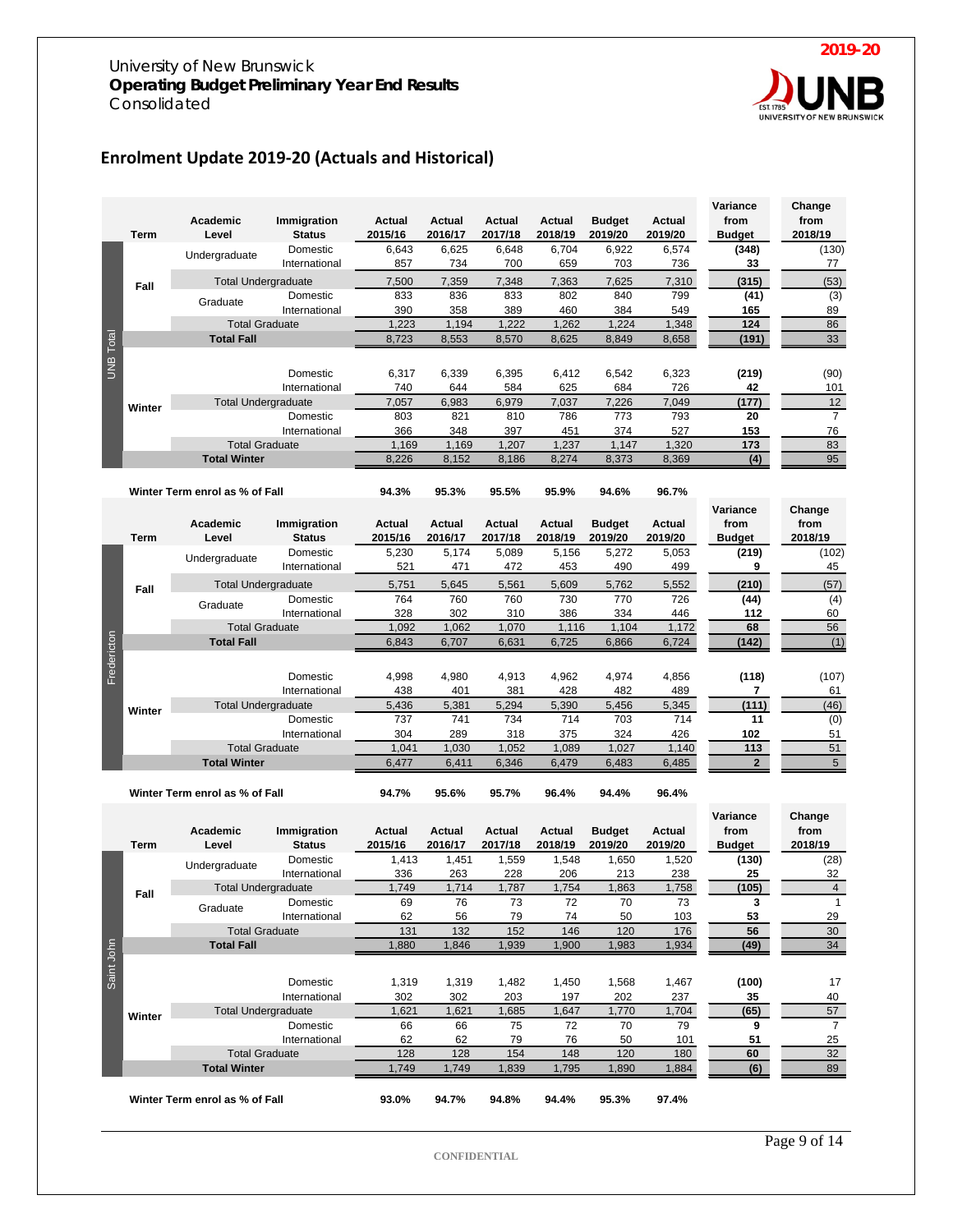

#### **Highlights:**

#### **Fall Term**

The snapshot of Fall enrolment was taken December 15, 2019.

Domestic enrolment growth did not reach budgeted targets.

- Domestic enrolment was budgeted to increase +218 undergraduate FTEs and +38 graduate FTEs.
- Actual results were a decrease from prior year of -130 undergraduate FTEs and a decrease of 3 graduate FTEs.

International enrolment growth over 2018-19 and positive variance from budget.

- + 77 undergraduate, + 89 graduate students FTEs over prior year.
- + 33 undergraduate, + 165 graduate students FTEs over budget.

#### **Winter Term**

The snapshot of Fall enrolment was taken April 15, 2020.

International enrolment growth over 2018-19 and positive variance from budget.

- + 101 undergraduate, + 76 graduate students FTEs over prior year.
- + 42 undergraduate, + 153 graduate students FTEs over budget.

Domestic enrolment growth did not reach budgeted targets.

- Domestic enrolment was budgeted to increase +130 undergraduate FTEs and decrease -13 graduate FTEs.
- Actual results were a decrease from prior year of -90 undergraduate FTEs and an increase of 7 graduate FTEs.

While overall enrolment is down compared to budget, tuition revenue exceeded budget due to three key factors.

- The losses in domestic students were offset partially by the gain in international students who pay a differential.
- A decision to reclassify students taking 3 courses from part time to full time.
- Stronger retention of students from Fall to Winter term than budgeted.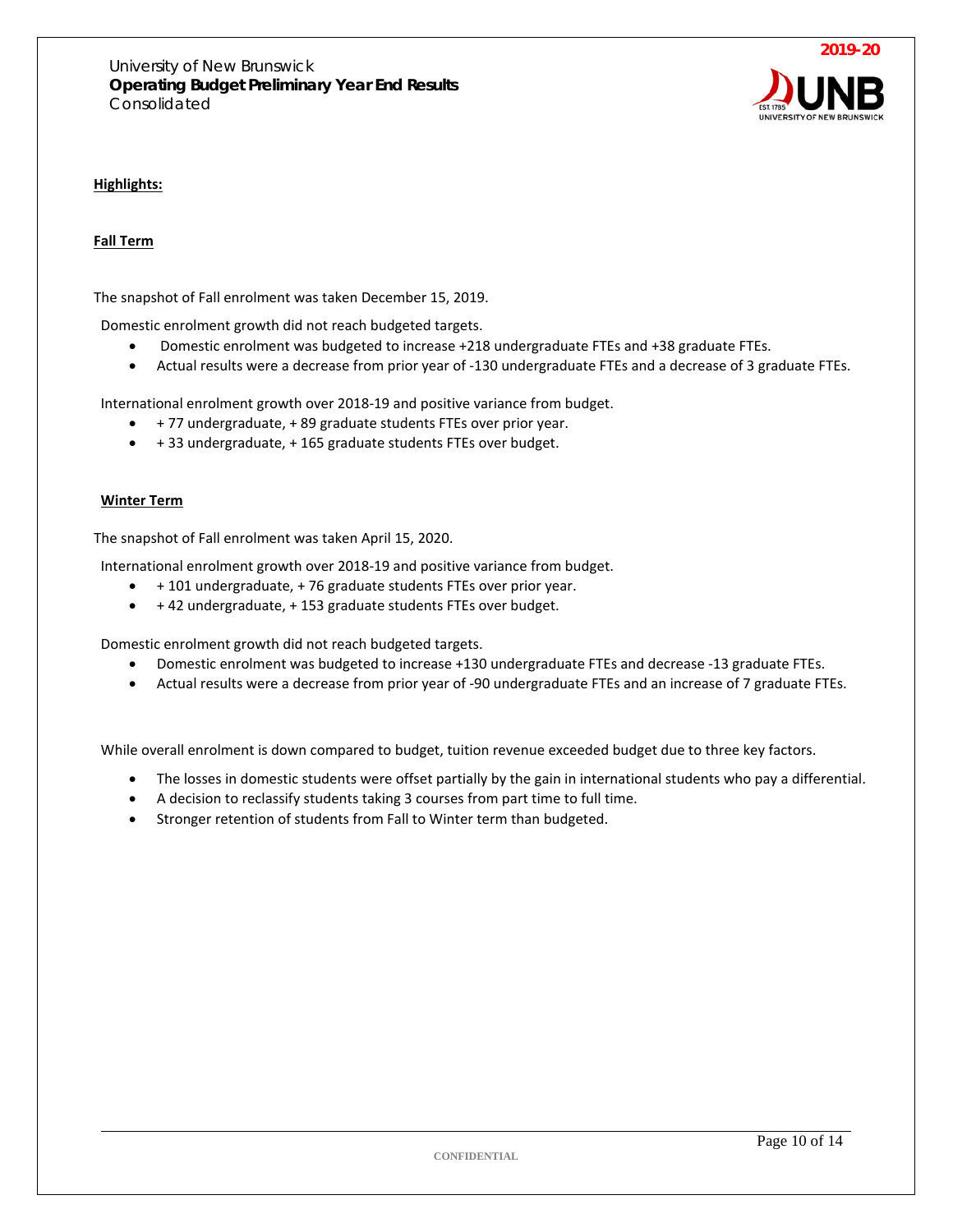

#### **Revenue**

#### **Provincial Operating Grant**

The unrestricted operating grant increased by 1% over the 2018-19 level in accordance with the Memorandum of understanding with the Province. UNB also received the pilot project and ancillary partnership funding from the Province as previously agreed.

#### **Student Fee Income**

#### **Table 1: Major Drivers of Variance in Student Fee Income**

|                                                  |    | <b>CONSOLIDATED</b> |      |                   |              |     |                    |
|--------------------------------------------------|----|---------------------|------|-------------------|--------------|-----|--------------------|
|                                                  |    |                     |      |                   |              |     | <b>Total Final</b> |
| Positive/ (Negative) Variance from Budget        |    | <b>Summer</b>       |      | Fall              | Winter       |     | Result             |
| Undergraduate Tuition                            | S  | $203.9$ \$          |      | $(673.4)$ \$      | $(499.0)$ \$ |     | (968.5)            |
| Undergraduate (Supplementary International Fees) | \$ | 44.0 S              |      | 438.8 \$          | 530.1        | - 5 | 1,012.9            |
| Graduate Tuition                                 | \$ | 131.6 \$            |      | $107.0$ \$        | $253.5$ \$   |     | 492.1              |
| Graduate (Supplementary International Fees)      | \$ | $76.2$ \$           |      | $121.9$ \$        | 73.7         | - S | 271.7              |
| Fee remissions, miscellaneous and forfeited fees | \$ | 7.4                 | - \$ | 12.8 <sup>5</sup> | $(79.6)$ \$  |     | (59.4)             |
| <b>Total Final Result</b>                        |    | 463.1               |      | 7.1               | 278.6        | - 5 | 748.8              |

As shown in Table 1 (above), the consolidated year-end tuition and fees for 2019-20 is better than budgeted due to strong international undergraduate enrolment, as well as stronger graduate enrolment. These factors contributed a nearly \$1.8 million positive budget variance which was offset by lower than budgeted revenue from domestic undergraduate tuition for a net positive variance related to Student Fee Income of \$748.8 thousand.

On Fredericton Campus, strong international and graduate figures, were mostly offset by domestic undergraduate tuition, ultimately contributing a small positive variance of \$127.1 thousand. The Saint John campus had positive variances in all categories, the most significant of which was in international undergraduate tuition, leading to an overall positive variance of \$621.7 thousand.

#### **Provincial Nursing Grant**

The provincial government's termination of the nursing grant funding resulted in a \$(3.7) million negative variance comprised of \$(2.3) million on the Fredericton campus and \$(1.4) million on the Saint John campus.

#### **Other Revenue**

The consolidated year-end result for other revenue was a positive variance of \$368 thousand. This is comprised of a positive variance of \$275 thousand on the Fredericton Campus and a positive variance of \$93 thousand on the Saint John Campus. Fredericton had negative variances related to lower than budgeted net revenue from the College of Extended Learning, less Research Overhead than budgeted and a decline in Investment Returns due to covid-19. This was offset by increases in areas such as application fees and an additional \$2 million in revenue generated directly within units. The positive variance in Saint John was generated from MBA management fees, application fees, contract overhead and room rentals; partially offset by a decline in investment income.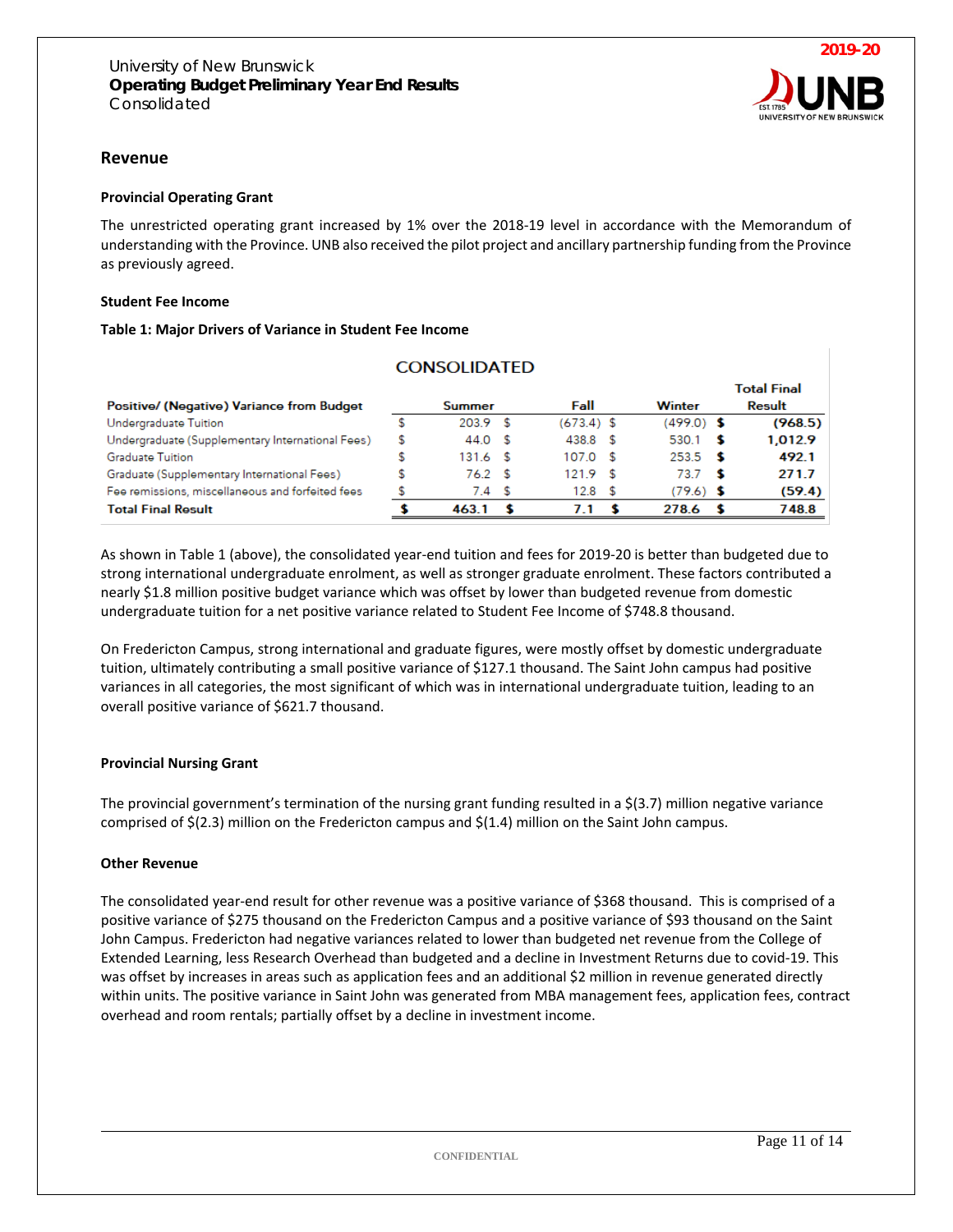

#### **Expense**

#### *Academic and Research*

The consolidated results for the Academic and Research expenses were \$2.8 million more than budget.

The largest contributor to the overspending relates to departments utilizing \$3.2 million in unbudgeted self-generated revenue to support departmental spending in excess of budgeted levels. In an effort to improve transparency, we have reported self-generated revenue as "Other Revenue" rather than a reduction in unit expenses. Because this revenue and the related expenses were largely unbudgeted, both revenue and expenses reported in the operating statement exceed budget by the same amount resulting in no net variance, so no effect on the net deficit. Other smaller items include fringe benefit expenses being lower than budget by \$214 thousand and other small positive variance in various accounts on both campuses, offset by the Red's championship travel exceeding budget by \$111 thousand.

#### *Administration and Support Services*

The consolidated year-end variance for the Administration and Support Services expenses were \$1.2 million better than budget.

On the Fredericton Campus there is a positive variance of \$1 million. The largest contributor to the positive variance relates to the higher than budgeted internal chargebacks from the steam plant of \$1.9 million. This is offset by unbudgeted expenses of (\$700k). In an effort to improve transparency, we have reported self-generated revenue as "Other Revenue" rather than a reduction in unit expenses. Other variances are from Fringe Benefits being lower than budget by \$102 thousand, Legal Services by \$290 thousand and maintenance costs by \$318 thousand , offset by Utilities in excess of budget by \$(400) thousand and the pool expenses by \$(520)thousand.

The Saint John campus experienced a positive result of \$182 thousand mostly resulting from savings on utilities.

#### *In-Year Salary Savings*

Salary savings arise due to position vacancies (resignations, retirements, etc.) that are not filled immediately. The University expects, and budgets for, a certain level of salary savings annually. The actual salary savings will vary depending on actual experience. A portion of salary savings are returned to the units to assist with hiring interim personnel.

The Fredericton Campus had a net salary savings budget of \$3.3 million. The year-end results exceeded that amount by \$630 thousand as shown in table 4.

The Saint John Campus had a net salary savings budget of \$745 thousand. The year-end results exceeded that amount by \$14 thousand as shown in table 5.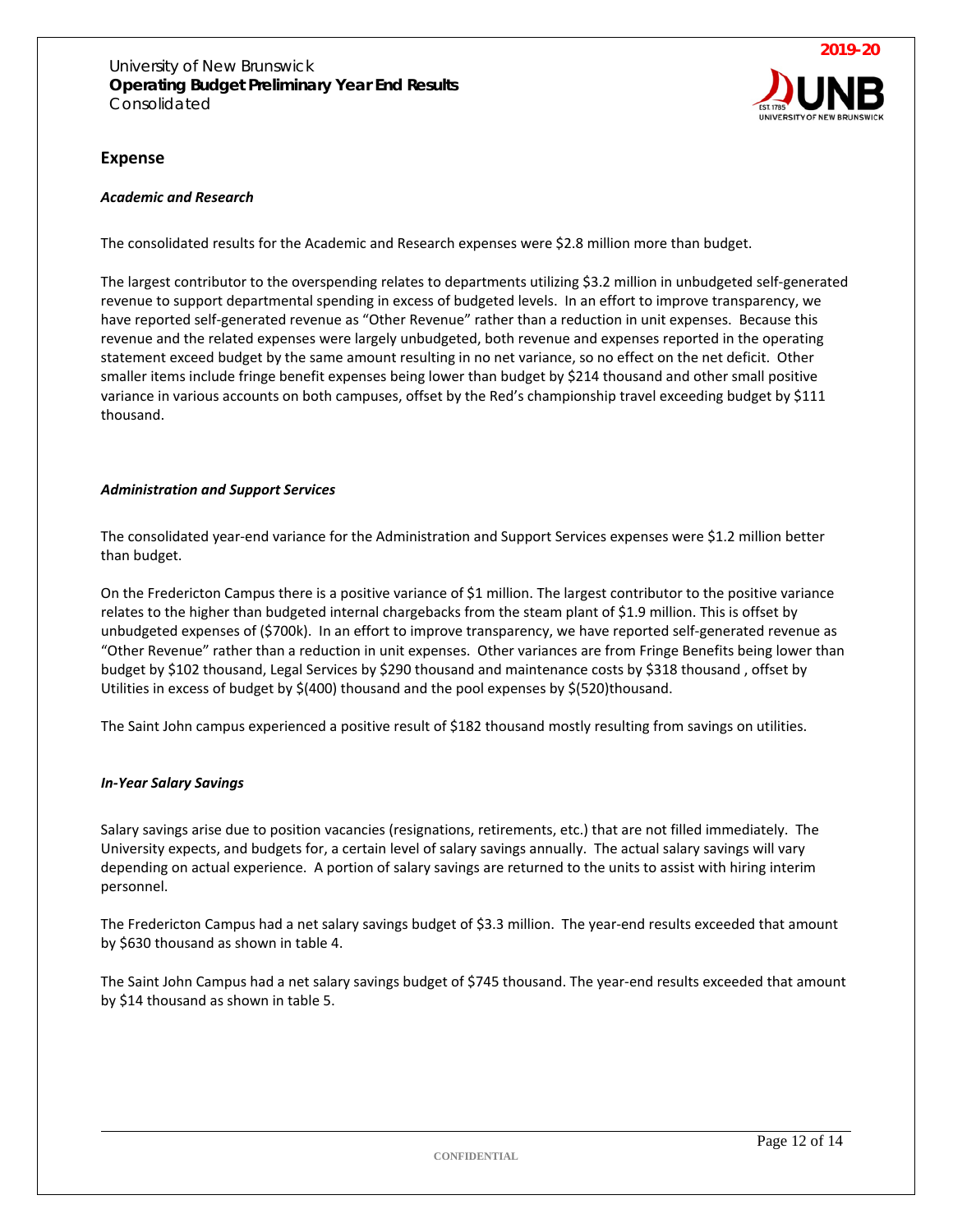

# **Table 4: Fredericton Campus In-Year Salary Savings**

|                                     | Academic                 |   | <b>Non Academic</b> | <b>Total Savings</b><br>000's |   | Returned | <b>Net Savings</b> |       |
|-------------------------------------|--------------------------|---|---------------------|-------------------------------|---|----------|--------------------|-------|
| <b>Faculties and Departments</b>    | \$<br>$2,095$ \$         |   | 477                 | \$<br>$2,572$ \$              |   | 205      | \$                 | 2,367 |
| Academic and Student Support        | 226                      |   | 732                 | 958                           |   | 45       |                    | 913   |
| Administration and Support Services | $\overline{\phantom{a}}$ |   | 861                 | 861                           |   | 166      |                    | 695   |
| Maintenance & Utilities             |                          |   | ٠                   | $\,$                          |   |          |                    |       |
| Year to date                        | \$<br>2,321              | S | 2,070               | \$<br>4,391                   | S | 416      | S                  | 3,975 |
| <b>Total salary savings</b>         |                          |   |                     |                               |   |          | \$                 | 3,975 |
| <b>Budget</b>                       |                          |   |                     |                               |   |          | \$                 | 3,345 |
| Variance                            |                          |   |                     |                               |   |          | \$                 | 630   |

# **Table 5: Saint John Campus In-Year Salary Savings**

|                                                                |    | Academic | <b>Non Academic</b> | <b>Total Savings</b><br>000's |      | Returned | <b>Net Savings</b> |     |
|----------------------------------------------------------------|----|----------|---------------------|-------------------------------|------|----------|--------------------|-----|
| <b>Faculties and Departments</b>                               | \$ | 684 \$   | 29                  | 713 \$                        |      | 53       | - \$               | 660 |
| Academic and Student Support                                   |    |          | 52                  | 52                            |      | 14       |                    | 38  |
| Administration and Support Services<br>Maintenance & Utilities |    |          | 54                  | 54                            | ۰    |          |                    | 54  |
|                                                                |    |          | 7                   | 7                             |      |          |                    |     |
| Year to date                                                   | \$ | 684      | \$<br>142           | 826<br>- \$                   | - \$ | 67       | S                  | 759 |
| Total salary savings                                           |    |          |                     |                               |      |          | \$                 | 759 |
| Budget                                                         |    |          |                     |                               |      |          | \$                 | 745 |
| Variance                                                       |    |          |                     |                               |      |          | \$                 | 14  |